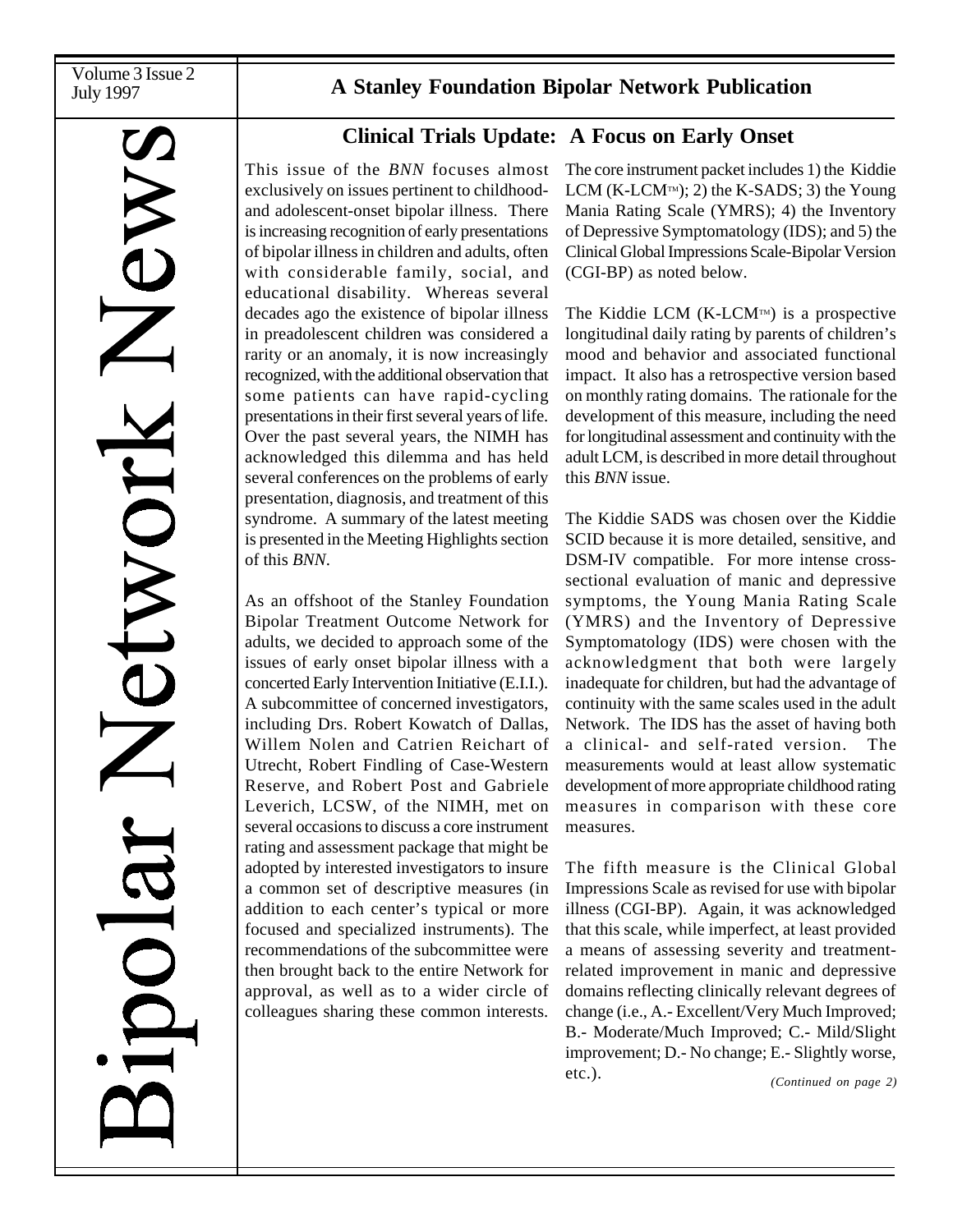### *(Continued from page 1)*

This core assessment package is available to clinicians and investigators interested in using all or parts of it for clinical investigations and comparisons with other instruments. Please call 1-800-518-SFBN (7326) or write: Stanley Foundation Bipolar Network, Early Intervention Initiative (E.I.I.), 5430 Grosvenor Lane, Suite 200, Bethesda, MD, 20814.

Another element of the E.I.I. was an attempt to circumvent the hurdle of questioning the utility of early intervention in mood disorders in children based on the uncertainty of their diagnosis and clinical course. After consulting many experts in the field, the Network decided to preselect children of families in which both parents had affective illness (one bipolar) to begin a focus on early intervention, if not primary prophylaxis. This was done because there is a very high risk of mood disorders in these children, and in these circumstances, parents would be more likely to desire effective treatment for their children. To this end, we designed a survey of parental attitudes about the ethics of early intervention and will be using this survey to develop a systematic and controlled clinical trial of very early intervention in the illness (likely at first symptoms) rather than at a much later time when children have already reached full diagnostic thresholds.

Parents in families with bipolar illness on one or both sides are encouraged to participate in this survey to help us better understand and study the earliest presentations of the illness. In addition to this planned Early Intervention study, several randomized, controlled clinical trials are already in existence,

| <b>Editors-in-Chief:</b><br>Robert M. Post, MD<br>Gabriele S. Leverich, LCSW<br><b>Managing Editor:</b><br>Thomya L. Hogan<br>For communication or to be                                                              | funded by a separate<br><b>Stanley Foundation grants</b><br>program in Dallas, the<br>Stanley Center program at<br>Case-Western Reserve<br>University, or the Stanley<br>Network site in Utrecht, as<br>supplemented by a major<br>grant from the Government<br>of The Netherlands. | package and this series of initial controlled clinical<br>and other efforts described in the Meeting Highl<br>should rapidly bring new data to bear on cruci<br>decisions for children and adolescents with mod                                                                                                                                                                                                         |
|-----------------------------------------------------------------------------------------------------------------------------------------------------------------------------------------------------------------------|-------------------------------------------------------------------------------------------------------------------------------------------------------------------------------------------------------------------------------------------------------------------------------------|-------------------------------------------------------------------------------------------------------------------------------------------------------------------------------------------------------------------------------------------------------------------------------------------------------------------------------------------------------------------------------------------------------------------------|
| placed on the mailing list,<br>please contact:                                                                                                                                                                        |                                                                                                                                                                                                                                                                                     | <b>Questionnaire on Early Interventio</b><br><b>Childhood Bipolar Illness</b>                                                                                                                                                                                                                                                                                                                                           |
| <b>Bipolar Network News</b><br>c/o Stanley Foundation<br><b>Bipolar Network</b><br><b>5430 Grosvenor Lane</b><br>Suite 200<br>Bethesda, MD 20814<br><b>Telephone: (800) 518-SFBN</b><br>(7326)<br>Fax: (301) 571-0768 |                                                                                                                                                                                                                                                                                     | The Stanley Network/Early Intervention Initiativ<br>looking for families with a mood disorder on one of<br>(with at least one parent bipolar) to fill out a qu<br>about their children and the ethics of early interve<br>information will not only help us identify the syn<br>behaviors associated with bipolar disorder in cl<br>adolescents, but will also help us design early i<br>protocols for this population. |
| <b>Internet address:</b><br>stanley@sparky.nimh.nih.gov<br><b>Stanley HomePage:</b><br>chief@sparky.nimh.nih.gov                                                                                                      |                                                                                                                                                                                                                                                                                     | If you are interested in filling out the questionn:<br>call (301) 496-6827 or 1-800-518-SFBN (732<br>stanley@sparky.nimh.nih.gov; or write to: T<br><b>Foundation Bipolar Network, 5430 Grosvenor Lan</b><br>Bethesda, MD 20814.                                                                                                                                                                                        |

The Dallas study involves randomized, open treatment with lithium, carbamazepine, or valproate for six months, with nonresponders crossing over to the second drug and then the two drugs in combination. Dr. Kowatch, who is heading this study, has already recruited several other collaborative groups to participate in the study in order to acquire a larger database more rapidly and to make more systematic recommendations for the field. Children ages six through 18 who meet full diagnostic criteria for bipolar illness are eligible for this study in Dallas, as well as at several collaborating sites.

At the Network's Utrecht site, children ages 12 to 20 with full syndromal diagnoses but inadequate treatment response will be randomized to the addition of valproate versus placebo to their current treatment regimen.

Children over the age of 18 who are subsyndromal, but at high risk because of bipolar illness in one parent, will also be eligible for a randomized comparison of valproate plus aggressive psycho-educational treatment, versus placebo and psycho-educational treatment, in order to assess the relative acute and long-term benefits of early intervention at the Network Center in Cleveland.

We are very appreciative of the generous contributions of Ted and Vada Stanley of the Stanley Foundation, who have provided the variety of funding mechanisms to enable the Early Intervention Initiative and its wider consortium of concerned investigators to proceed with a core instrument trials. These ights section al treatment od disorders.

# **Questionnaire on Early Intervention in**

 $ve$  (E.I.I.) is or both sides uestionnaire ention. This nptoms and hildren and intervention

**If you are interested in filling out the questionnaire, please 26); e-mail he Stanley e, Suite 200,**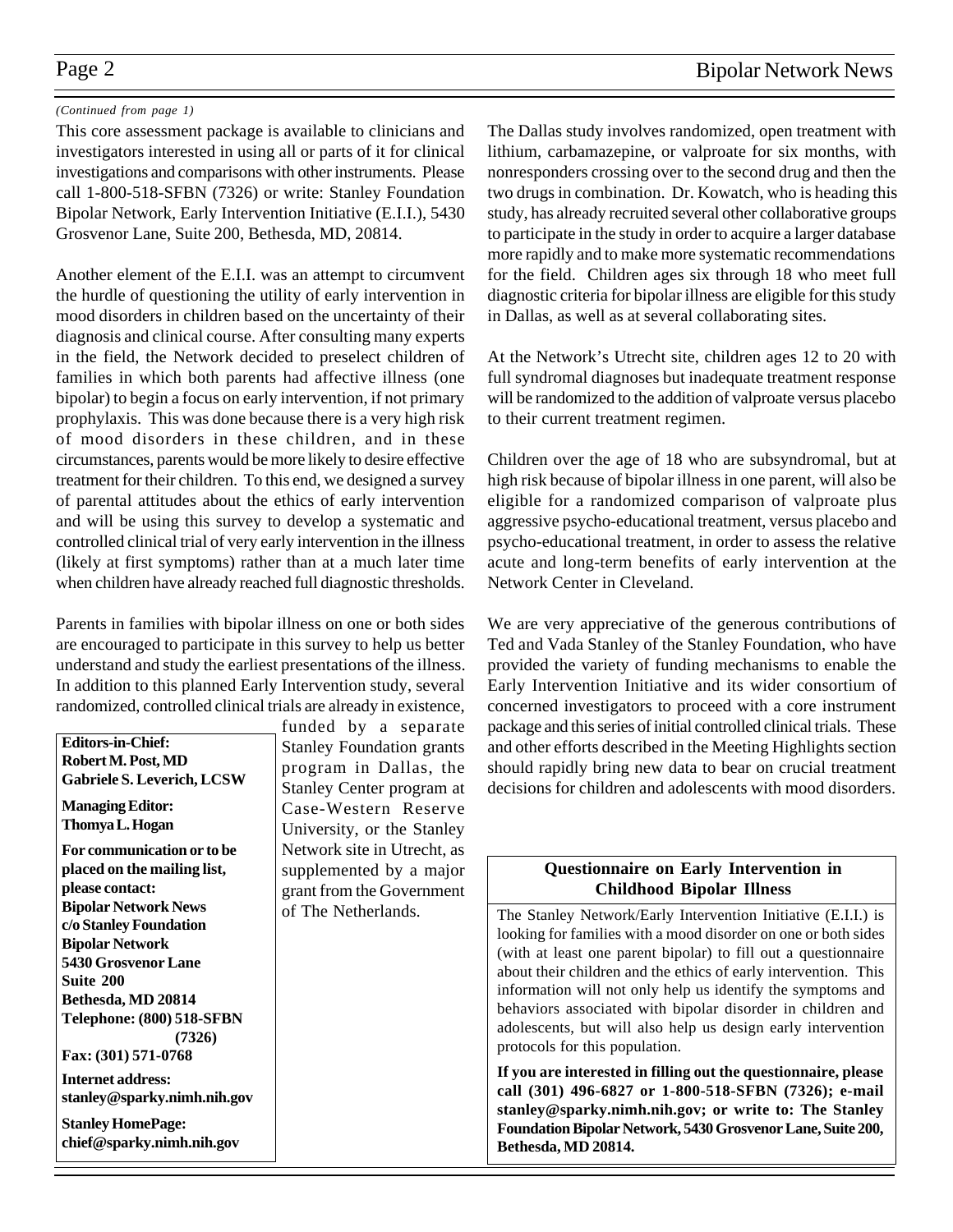# **Life Chart Highlights**

# **The Kiddie LCM (K-LCMTM)**

In the first issue of the *BNN*, we outlined the importance of careful documentation and graphic depiction of the course of bipolar illness in adults. We thought that this approach was so important that we made it a routine section of the *BNN*, publishing a life chart in each issue to illustrate a specific problem in the illness or an important approach to treatment intervention.

Over the past several years, we have been increasingly convinced of the utility of this method, as have many other clinical investigators in the field. Dr. Charles Nemeroff, Chairman of the Department of Psychiatry at Emory University, has made life-charting a part of each psychiatry resident's workup of a patient, attaching the life chart to the front of each patient's clinical record, so that an immediate perspective about course of illness and prior treatment responsivity can be gleaned. Patients equally have found the process useful, enabling them and their physicians to better titrate and manage different medications and ascertain optimal therapeutic outcomes.

Recognizing the utility of the adult version of the life chart, we have developed a related method for documenting course of illness in young children. Faced with the diagnostic conundrums described in the Meeting Highlights Section, we thought that such an effort was of great importance. Obviously, one of the diagnostic dilemmas in many illnesses (even including acquired immune deficiency syndrome [AIDS]), is to decide when the threshold for illness has been reached or exceeded. The diagnosis of childhood onset bipolar illness has similarly been plagued with issues as to whether the same diagnostic criteria present in adults need to be reached in children. Moreover, it is equally apparent that the early presentations of bipolar illness can be extremely diverse and pleomorphic, not necessarily displaying discrete periods of classic mania or depression lasting several weeks or more.

Thus, as in the adult version of the NIMH-LCM<sup>TM</sup> in which symptom-driven dysfunction is the main illness severity indicator, we thought it was important not to prejudice the overall observations of illness severity with diagnostic and syndromal preconceptions but rather to map mild, low and high moderate, and severe dysfunction (parallel to the adult LCM) in children. We therefore decided not to limit the rating to just manic and depressive symptoms charted above

and below baseline, but to more leniently allow the recording on the K-LCMTM of any kind of activated or inhibited behavior in children that was associated with dysfunction. In this fashion, tantrums, aggression, and the like could be graphed above the line, in addition to more classical manic symptoms of grandiosity, hyperactivity, and hypersexuality. Similarly, all types of inhibited, anxious, withdrawn behavior observed in children could be charted below the normal mood baseline to the extent that the behaviors interfered with functioning, even if they did not meet full diagnostic criteria for a depressive episode.

Similar to the adult version, the degree of symptom-driven dysfunction is characterized as mild, low and high moderate, or severe for either the activated or the inhibited-withdrawn behaviors. Mild dysfunction would relate to behavior and mood distinctly different from normal but with little or no functional impact or incapacitation. In contrast, low and high moderate dysfunction would relate to some and much difficulty, respectively, in the child's usual family, social, or academic roles with the ability to continue in these roles, but with notable problems and difficulty. Severe would relate essentially to incapacitation, with the child being unable to leave his room, function in school, and requiring intensive intervention or hospitalization.

As in the case of the adult version, two types of the Kiddie LCM are available — one for **r**etrospective assessment of these different kinds of activated or inhibited behaviors assessed on a **monthly** basis (K-LCMTM-r), and a **p**rospective version on which the parent can rate the child on a much more detailed **daily** basis (the K-LCMTM-p). We have included a sample version of the Kiddie LCMs (on pages 14-15) that can be copied and utilized on a longitudinal basis in the assessment of children and adolescents with either clear cut diagnoses of bipolar illness or in instances in which there is some doubt.

This rating instrument is being utilized by the group of investigators involved in the Early Intervention Initiative and has been adopted by other working groups as the core (longitudinal) rating instrument in addition to the Kiddie SADS (for diagnostics), the Young (mania), the IDS (depression), and the Clinical Global Impressions scale for bipolar illness (CGI-BP). Among all of these instruments, the Kiddie-LCM specifically speaks to the longer-term perspective in an illness *(Continued on page 4)*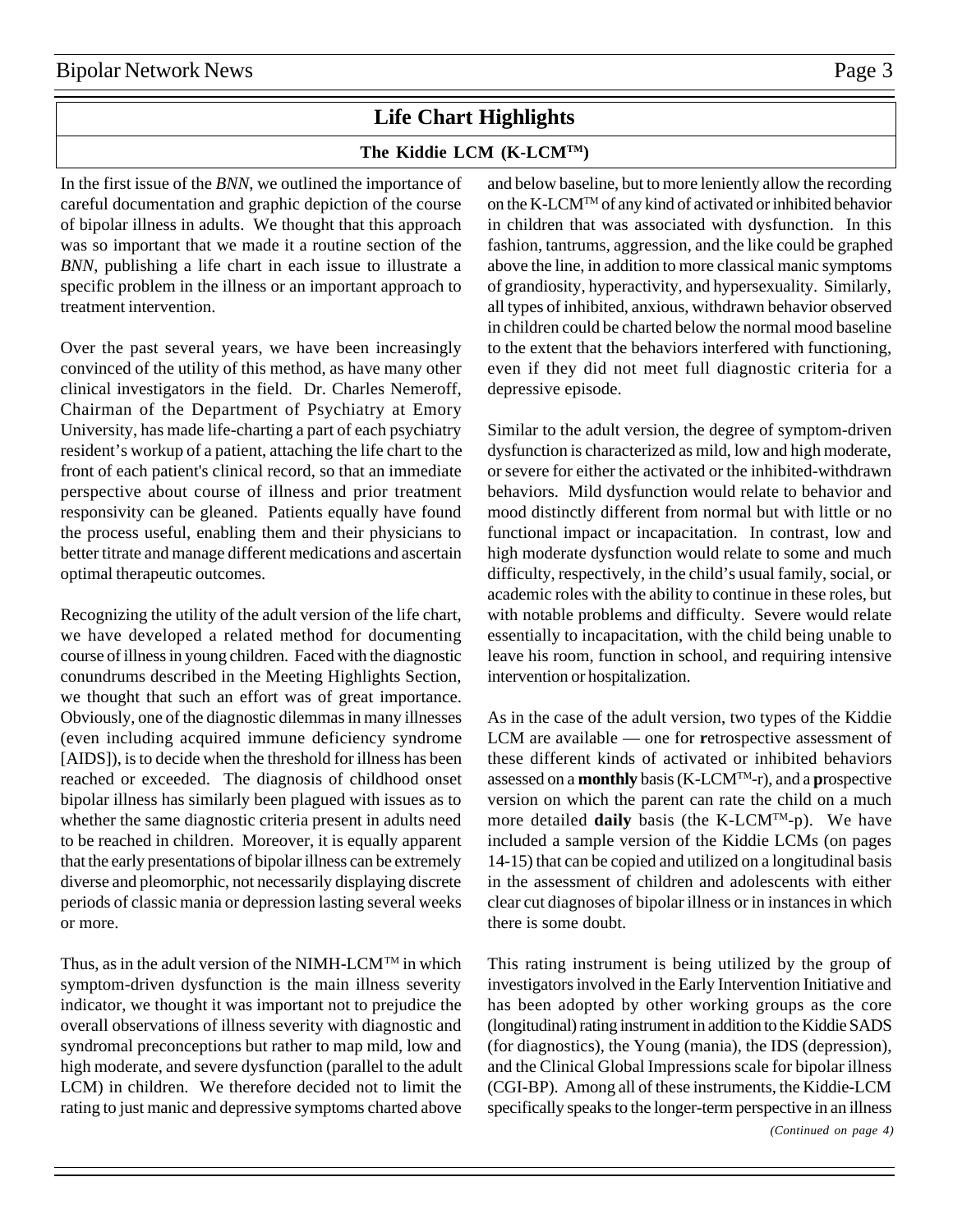### *(Continued from page 3)*

that is characterized by marked fluctuations and waxing and waning of symptoms. As such, we hope that it will also be an important tool for accurately assessing the impact of treatment and facilitating the development of new and early treatment interventions for child and adolescent onset bipolar illness.





This graphic depiction of the course and evolution of a child's activated and withdrawn behaviors is derived from extensive typewritten notes of the patient's mother. Additionally, several lengthy telephone interviews with the mother were used to further clarify and evaluate the observed behaviors and their impact on her child's ability to continue to interact and function at home, with friends, at school, and in after-school activities. Furthermore, the mother related that there was a history of mood disorders in the families of both parents for two or more generations.

As an infant, her child slept most of the time for the first three months and was very hard to awaken even to be nursed. When awake she was generally "smiley". At five months she developed very disturbed sleep with multiple awakenings attributed to ear infections but this also seemed to herald future difficulties with sleep.

Sporadic tantrums began to emerge when she was nine months old, and she seemed to crave constant interaction

with her mother. In her second and third year her tantrums increased in severity and frequency and were, at times, accompanied by unusually aggressive behaviors toward her mother, who also observed that her daughter was remarkably fearless on the playground when using the equipment or going down slides.

After her third birthday, her tantrums decreased in frequency and she seemed overall somewhat better. However, in October 1991 (age 4 1/2) she had an extraordinarily severe tantrum, tried to jump out of the car, fiercely attacked her mother, and wished her dead. Kindergarten and first grade were much better years for her, and her mother thought that her child had outgrown her previous difficult and troubling behaviors .

Another severe tantrum occurred in October 1993 accompanied by suicidal thoughts and homicidal threats toward others. The child had thoughts of her own death in November 1993 and the fall of 1994 marked the *(Continued on page 5)*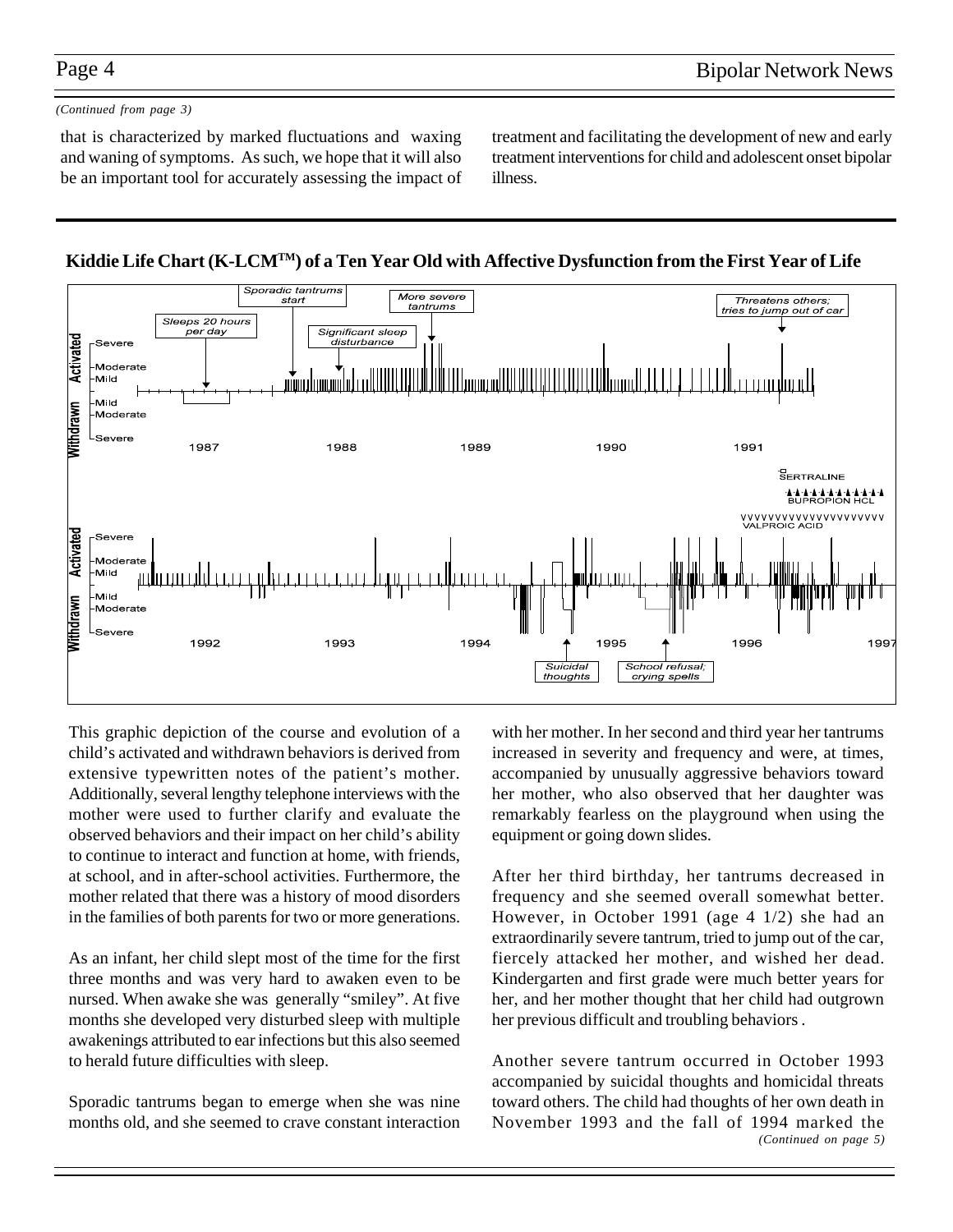### *(Continued from page 4)*

reemergence of more extreme dysfunction with tantrums more severe and frequent than before and now with distinct depressive behaviors, suicidal thoughts, great sadness with crying spells, school refusal, as well as extreme irritability and angry, threatening outbursts toward others. In-between times she could be cheerful, cooperative, friendly, very creative and playful with many expressions of love and affection for her mother and others. The summer of 1995, as summers before, was a calmer and better time only to be followed by a return in the fall of the previous episodic symptom patterns.

In 1996 the child was diagnosed as bipolar by Dr. William Bradbury, of Chicago, and in June, the mood stabilizer valproate (Depakote®) was instituted starting with 125 mg and eventually titrated to 1250 mg/day. This helped ameliorate the most severe tantrums which were now reduced to "short, angry outbursts". In September 1996 a brief trial of sertraline (Zoloft®) for continuing depressive symptoms brought too much sedation in the morning and too much activation in the evening. After tapering sertraline, bupropion (Wellbutrin®- now at 300 mg/day) was started in October and remains in the current regimen together with valproate (1000 mg/day) as of July 1997.

Although much improved, the remaining symptoms of her bipolar illness still cause some difficulties in functioning and, at this time, consideration is given to the addition of a second, novel putative mood stabilizing agent, gabapentin (Neurontin®).

As noted in the Clinical Trials Update of this *BNN*, Dr. Robert Kowatch in Dallas is heading a randomized, comparative trial of valproate, carbamazepine, and lithium, and hopes to not only assess relative efficacy on different target symptoms, but also to help establish predictors of response so that a child such as the one illustrated here can be more rapidly matched to the optimal therapeutic regimen. Until such data are forthcoming, a series of sequential clinical trials would appear most promising. Child psychiatrists have observed that many patients with severe mood dysregulation such as manifested here respond dramatically to appropriate therapies that lead to the normalization of many of the dysfunctional behaviors charted. We look forward to the rapid achievement of this positive outcome so that all of the wonderful traits discussed by the patient's mother in her article (on this page) can come to the fore and the proclivity for mood disorder becomes a minimal factor in this child's life.

Such a dramatic outcome is described in an article in *Good Housekeeping* (November 1996) about an adolescent with equally severe mood dysregulation, prominently involving anxiety and depression almost from the time of birth, whose symptoms were almost completely alleviated with appropriate pharmacological combination therapy.

### **Parenting a Bipolar Child: A Mother's Thoughts** *by Martha H.*

The light spring rain falling upon my garden reminds me that it's been a year since Rose's baffling tantrums, mood swings and annual winter sadness were finally given a name: bipolar disorder, a diagnosis made by Dr. William Bradbury of Chicago around her ninth birthday. It's been a year of reading textbooks and medical journals, grappling with how this news impacts our family, and reaching out to other parents of similar "wild angels" for advice and support.

The chart of my daughter's moods (in the Life Chart Highlights section) does not begin to convey the unique and wonderful person she is. Where can I note the lovely altar she made for her room? Where to indicate the delight she expressed with her new canopy bed, a curtained lair designed to soothe the onset of her fire-breathing moods? Where to record the eagerness with which she anticipates the weekly visits of Michael, a baby she adores, or the patience she displays while helping teach karate to disabled kids? Such a chart is useful in detecting and diagnosing symptom patterns and tracking medication response, but we must never forget that our kids are unique individuals with feelings, interests, and talents of their own.

Our challenge as parents, once we have processed the inevitable feelings of shock and grief upon diagnosis, is to seize these years as a window of opportunity in which to educate our kids in methods of self-awareness, selfcontrol, and self-expression. One of the easiest, yet most important, contributions we can make in our collaboration with treatment professionals is to observe and record our child's moods, sleep habits, outbursts, troublesome encounters with others, and other behaviors of concern. A few notes made at the end of each day can capture valuable facts soon lost to memory. These notes are of immense value prior to diagnosis in discerning patterns, and later in deciding which medications to prescribe.

*(Continued on page 6)*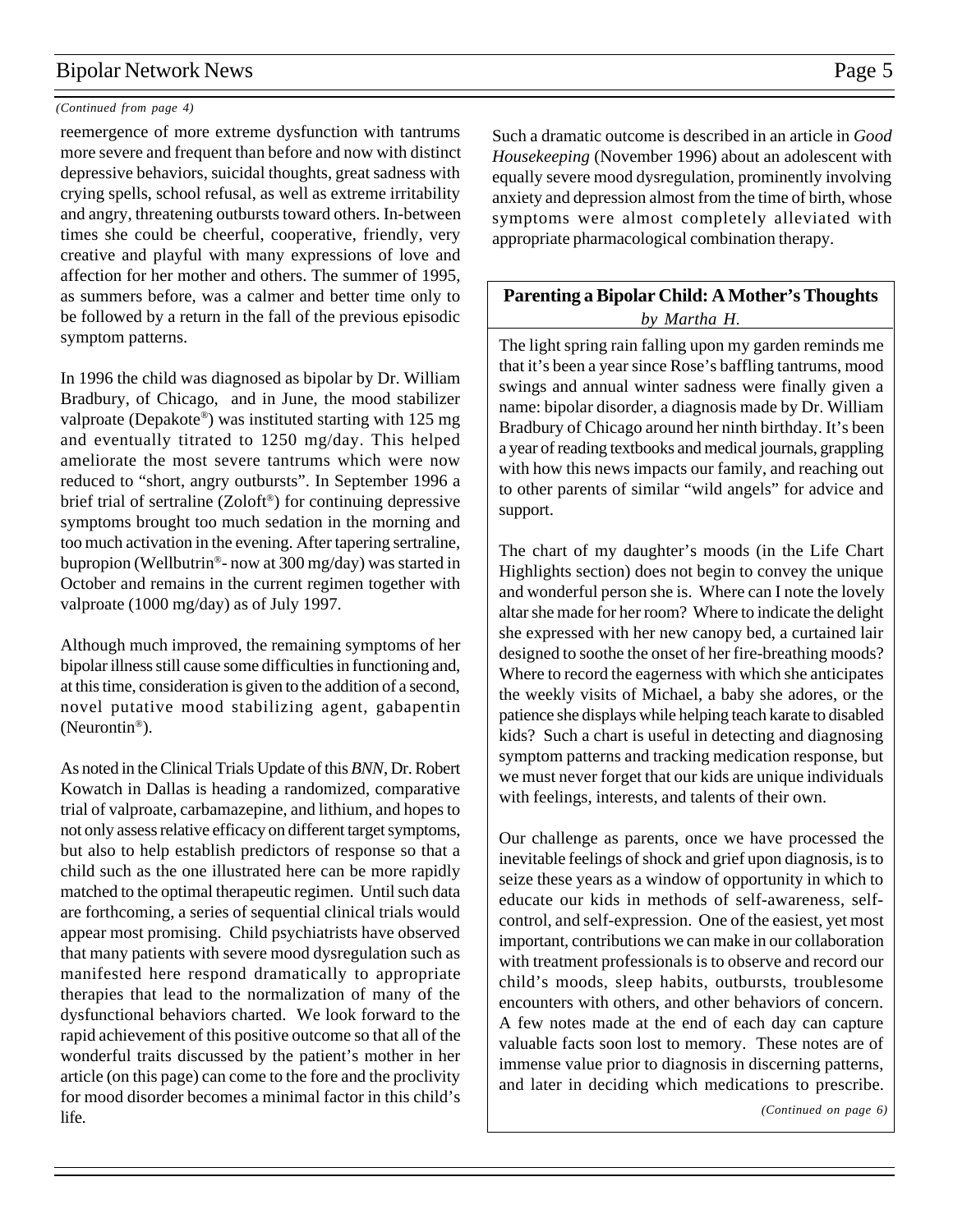### *(Continued from page 5)*

Eventually, our children will be encouraged to do this monitoring themselves. Until then, attending to this task on a regular basis is something we can do when, at times, it seems there is nothing else we *can* do.

To help our kids with self-control, beyond the essential medications, might be training in the martial arts, yoga, neurofeedback or meditation, with teachers who understand the special challenges faced by bipolar kids. All of the arts — writing, music, painting and drawing, ceramics and sculpture, dance — as well as sports offer means for expressing the passions and channeling the incredible energy that, at times, floods a bipolar child's whole being. It is essential to find flexible teachers; Rose's piano teacher, for example, gauges the length of her lesson each week by Rose's energy level that day. The lessons run anywhere from l5 minutes to over an hour.

Crucial coping strategies at our house and in the families I've met include a sense of humor, a tolerance for eccentricity, flexibility, and support from other parents. We call our angelic-looking little girl with the blonde hair and big brown eyes "Mountain Goat," for her facility at scaling the kitchen cupboards, and send her to a summer camp that offers climbing lessons where she can safely indulge her need for risk-taking. We have accepted that we must be prepared to leave any situation that Rose finds overwhelming, and don't mind cooking artichokes for breakfast at times. In a parent support group, we discover that all of our kids have, at one time or another, attempted to jump out of a moving car; we are not surprised to find that they share a deep affinity with animals, and an innate spirituality. Our kids often blame us for their rages, emotional hijackings in which their hair-trigger limbic systems perceive even the gentlest parental guidance as nuclear attack and react accordingly. So we dub ourselves honorary lifetime members of the Mean Moms Club, but when the dust has settled take our kids on our laps and point out the difference between thoughts, feelings, and actions, and teach ways they can make choices about those things.

"Parenting Rose must be really interesting," a friend said recently. It certainly is. Yet, many days I wonder how I'll survive the roller-coaster mood swings, the creativity utilized in devising yet another scheme to test my patience (the latest: photocopying our Siamese cat), and an intensity that can exhaust several adults in a day. It is heartbreaking to witness one's young child trash her room in a rage, then threaten to kill herself, sobbing, "Why do I have to cry all the time?" And to find her older sister silently weeping on the kitchen steps, after listening through her bedroom wall to my hourlong struggle to restrain Rose during a wall-kicking, earsplitting tantrum.

In my stronger moments, I regard the challenge of parenting Rose as a gift; she blesses me with plenty of Zen-like practice at staying present and in the moment. Her days of irritability that begin with a barrage of angry words and end with slammed doors are sometimes endured only with help of the deep breathing techniques I learned for childbirth. Her sunny moods, longer and more frequent since she began taking Depakote® and Wellbutrin®, are welcome oases of calm affection. On one of those precious days, she might wrap her arms around my neck and say, "I'm glad you're my mom, even though I don't always think so." Those days, I am grateful for all the things she's taught me about patience, and love, and how much we take for granted in life. *[Editor's Note: Martha H. can be reached at 104107.2557@Compuserve.com]*

## **Information Requested in a Questionnaire for Clear Lithium Non-Responders/Responders**

*Lithium Non-Responders:* The Stanley Foundation Bipolar Network is conducting a questionnaire study to identify the characteristics of bipolar illness that are associated with either an excellent response to lithium (well for five or more years) or a poor response to lithium. Appropriate participants for the poor response group are those who have not had a good long-term response to an adequate trial of lithium (at least six weeks, with good medication compliance, at therapeutic blood levels) for preventing manic and depressive recurrences. If you have had such an unsuccessful experience with lithium in the past and would be willing to complete a questionnaire about your bipolar illness, please call 1-800-518-SFBN or Nancy Palmer at (301) 496- 6827, E-mail: stanley@sparky.nimh.nih.gov, or write to: NIMH/ BPB; Bldg. 10 - Rm. 3N212; 10 Center Drive, MSC 1272; Bethesda, MD 20892-1272.

*Lithium Responders:* Many thanks to all who have responded to the recruitment for the "lithium-well" study (i.e., an excellent, sustained response to lithium for five or more years) and have filled out the bipolar illness questionnaire. We continue to recruit for this study as well. Please use the above address and/or phone number to contact us so that the questionnaire can be mailed to you. The response up to this point has been wonderful and we truly enjoy collaborating with all of you in this important project.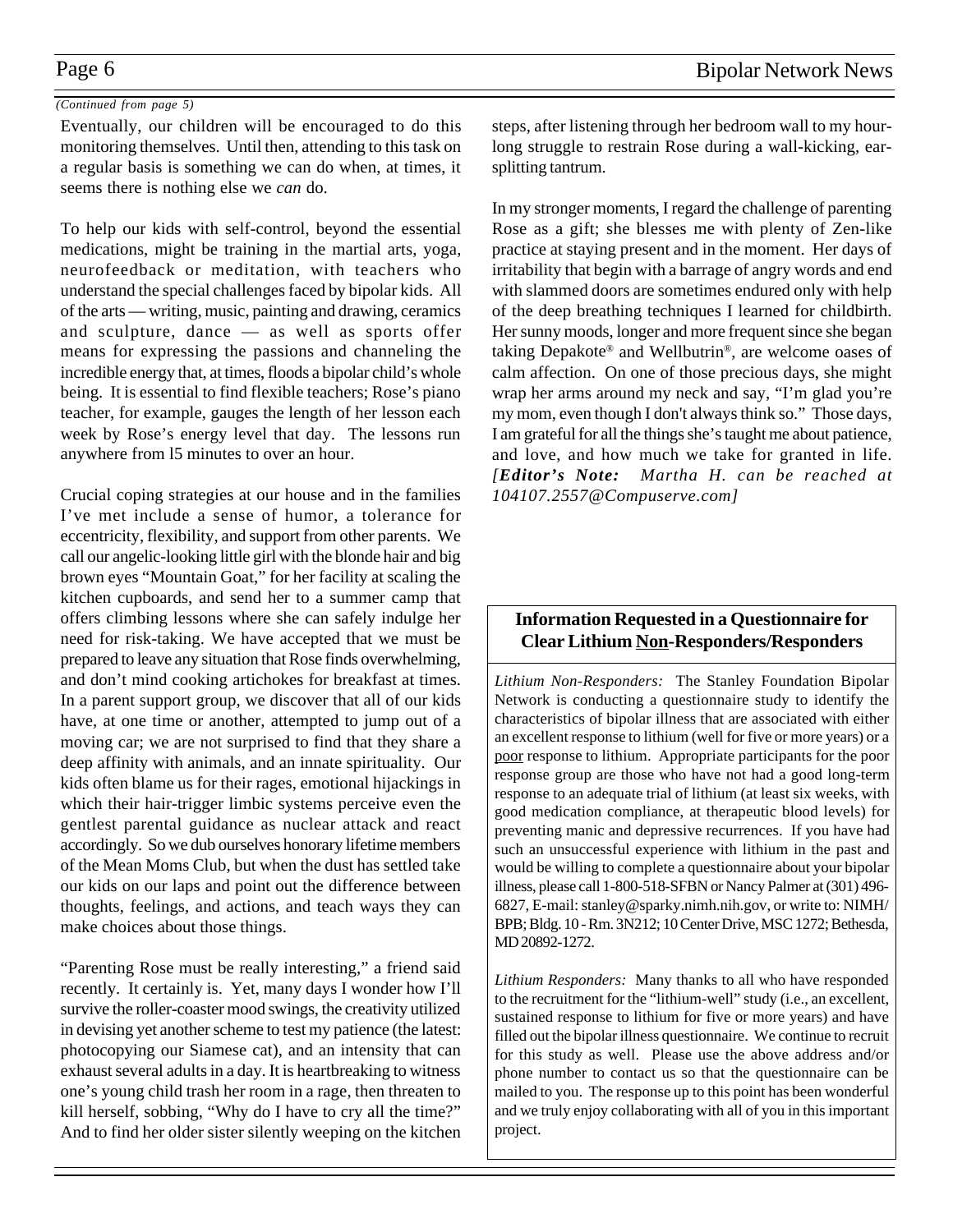## **Meeting Update**

### **Highlights of NIMH Workshop on Prepubertal Bipolar Disorder Bethesda, March 10-11, 1997**

This conference, organized by Editha Notelman, Ph.D., NIMH, and Gabrielle Carlson, M.D., SUNY at Stony Brook, was the second NIMH workshop on child and adolescent bipolar illness (the first occurred in 1995). Ironically, the meeting was supported by the NIH Office of Rare Diseases but a number of investigators indicated that childhood and adolescent bipolar illness is not that rare, and may, in fact, be growing more common. Both meetings, however, were called to better deal with some of the clinical and research issues involved with diagnostic assessment, treatment, and long-term follow up of early-onset (child and adolescent) bipolar disorder.

A number of major themes and areas of consensus emerged from this meeting and will be published in a peer-reviewed journal some time next year. However, an overview may be particularly helpful to parents of bipolar children, or to parents with bipolar illness who question whether their children's behavioral symptoms represent initial phases of bipolar illness. These become crucial questions since, in the absence of good treatment, there is some evidence that childhood onset bipolar illness can have severe manifestations and outcomes.

Drs. Carlson and Dennis Cantwell, UCLA, started the meeting describing some of the symptoms of bipolar disorder and diagnostic conundrums that the symptoms present. Particularly in childhood, bipolar illness may not only appear with a great deal of emotional lability, but also with a variety of other co-morbid disorders including attention deficit hyperactivity disorder (ADHD), oppositional defiance disorder (ODD), and conduct disorder (CD). Epidemiological samples reveal that childhood and adolescent mania occurs in six percent of the population. By DSM-III criteria it occurs in as many as 7.3% of the population, and in DSM-III-R, in which a distinct period of mania is not required, more than 10% of children have manic symptomatology. They reported that the peak age of onset of illness is 15-20 and that 50% of patients had abused drugs and alcohol. They indicated, as did others at the meeting, that early-onset bipolar illness is a very high risk factor for subsequent drug abuse rather than vice-versa. Dr. Cantwell presented data showing childhood depression has a high incidence of suicide attempts (22 of 102 patients) and this may be an underestimate (as another 11 of these patients made serious suicide attempts of which the parents were not aware). He described some of the florid manic and psychotic symptomatology these patients displayed and stated that, "Hypersexuality [in a child] in the absence of a history of sexual abuse is almost always attributable to mania."

Dr. Pamela Cole, Pennsylvania State University, reviewed data on the development of normal and pathological emotion regulation. The data indicated that while most children had modulated affect, the subgroup with unexpressive affect showed decreased electrodermal and heart rate changes to external stresses, while those with expressive and angerdysregulated responses had increased electrodermal and heart rate responses.

Dr. Michael Potegal, University of Wisconsin, followed with a description of some of the detailed characteristics of temper tantrums that appear in high incidence in children with affective disorders, with some evidence that the tantrums become longer as one moves from 1.5 years of age to 2.5 years of age, although they were still brief. In contrast, tantrums associated with whining and crying lasted much longer.

*[Editor's Note: While the management of anger attacks is controversial, Dr. Arnold Meyersburg has proposed the "holding technique" for young children with temper tantrums in which they are held on an adult's lap with the child's back toward the parent and the child's arms crossed in front of them. The child is held by the parent so that he cannot strike out towards himself or the adult. The child will initially attempt to escalate and resist by kicking, screaming, and/or crying, but if the adult holds on long enough, the tantrum eventually ends, usually in some one-half to three-quarters of an hour. If this holding technique is repeated during the next tantrum, it lasts for a shorter period of time, and by the third session, the tantrum may only last a matter of minutes. Thereafter, the child may begin to approach the parent or care giver for holding and comforting and cease displaying tantrums altogether.]*

Dr. Hagop Akiskal, University of California, San Diego, presented data on the psychiatric diagnosis of children with *(Continued on page 8)*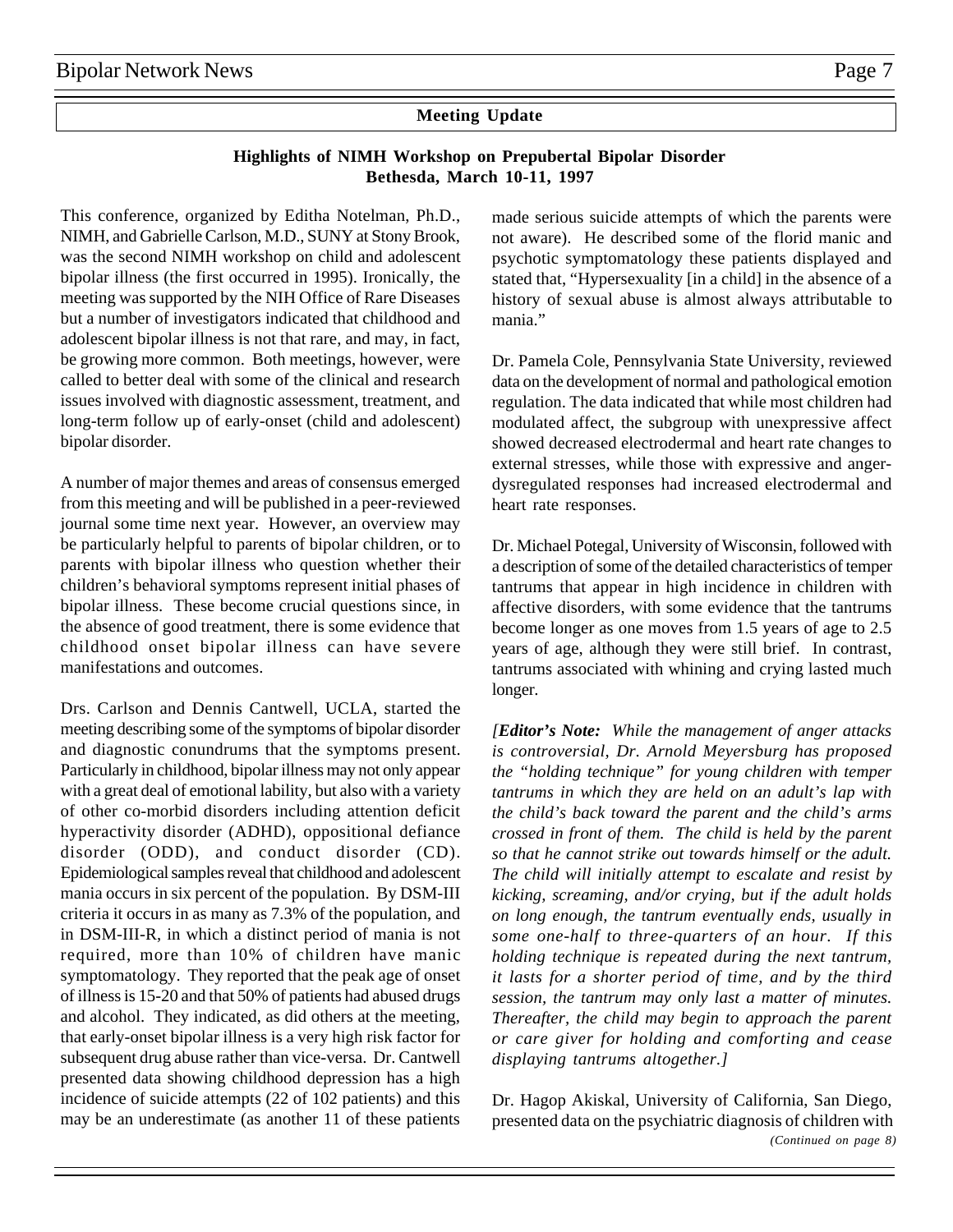### *(Continued from page 7)*

bipolar parents and behavioral disorders. Surprisingly, none of these 68 children was initially diagnosed with an affective disorder or bipolar disorder and yet, on three-year follow up, 27% of these individuals displayed affective diagnoses (with dysthymia in four, major depression in six, cyclothymic bipolar II disorder in 11, and mania in four). These data, published in 1993, highlight the problem that mania in children is often misdiagnosed and is therefore improperly treated.

This issue becomes all the more crucial in relationship to Dr. Melvin McInnis' presentation of the work from Dr. Raymond DePaulo's laboratory at Johns Hopkins University reporting a ten-year earlier age of onset of bipolar illness in affected children compared with their bipolar parent. For bipolar I disorder, this earlier age of onset could be as great as 20 years. These data are convergent with the secular trends or "cohort effects" observed by [Gershon and](http://www.ncbi.nlm.nih.gov:80/entrez/query.fcgi?cmd=Retrieve&db=PubMed&list_uids=3566454&dopt=Abstract) [colleagues, 1987](http://www.ncbi.nlm.nih.gov:80/entrez/query.fcgi?cmd=Retrieve&db=PubMed&list_uids=3566454&dopt=Abstract), and [Lasch and colleagues, 1990,](http://www.ncbi.nlm.nih.gov:80/entrez/query.fcgi?cmd=Retrieve&db=PubMed&list_uids=2217656&dopt=Abstract) in which each successive generation of individuals born since WWI appears to have a higher incidence and earlier age of onset of both unipolar and bipolar affective illness.

This cohort effect may or may not be related to the phenomenon of genetic anticipation, now observed in a number of genetic disorders such as Huntington's chorea, which are associated with a transgeneration expansion of a DNA nucleotide triple repeat sequence (i.e., the repeat of a three base pair sequence which codes for a single amino acid). In the Huntington's chorea gene on the short arm of chromosome 4, if there are less than 36 triple repeats, one does not get the illness. However, with increasing numbers of triple repeats over 40, there is an increased vulnerability for the disorder as well as earlier onset with greater severity. If one has 60-80 triple repeats, onset of Huntington's chorea occurs in childhood. A parent having 45 repeats may transmit many more to their offspring. Whether this type of anticipation effect occurs in bipolar illness (in other genes) is currently unknown, but it is being explored. Nonetheless, one of the take-home messages of this conference is that whereas childhood depression and mania were not readily recognized some two decades ago, there is now increasing recognition of the severity of childhood and adolescent presentations of these disorders, whether or not it is based on a genetic anticipation phenomenon.

Dr. Barbara Geller, Washington University, reviewed data on 42 bipolar children with a mean age of 9.1 years. She noted a very high incidence of co-morbid conduct disorder (anxiety disorder-50%, ODD-83.3%, ADHD-85.5%) with the ADHD diagnoses occurring three to four years earlier than the full bipolar diagnoses. Elated mood, grandiosity, daredevil actions, increased sexuality, and racing thoughts, appeared particularly prominent in these children. Laughing fits were sometimes an early manifestation of this disorder. Eighty-three percent of her patients had mixed manias with substantial amounts of co-occurring depression, and patients often changed from laughing to crying within an instant. She emphasized that, in children, chronic mood dysregulation may be more characteristic than the clear episodic form typically presented by adults.

Dr. Joseph Biederman's data from Massachusetts General Hospital paralleled those of Dr. Geller. Virtually all of his manic children (mean age of seven) met criteria for ADHD (ADD-90% and conduct disorder-40%). A high incidence of anxiety disorders was also observed. He, too, found that the early-onset presentation of co-morbidity with attention deficit hyperactivity (ADH) was a high risk factor for substance abuse in adolescence, which occurred in 40% of the subjects.

*[Editor's Note: Since bipolar disorder is the psychiatric illness most associated with multiple co-morbid conditions, the diagnosis of bipolar disorder in childhood should trigger not only appropriate treatment efforts for the mood disorder itself, but diagnosed bipolar children should be entered into appropriate substance abuse prevention programs. Substance abuse can have additional impact on gene expression and brain function and would only further complicate an already difficult to treat illness.]*

Dr. Biederman also noted that children with mania had an increased amount of physical trauma in the family (perhaps precipitated in part by their own manic behavior), and that this behavior was subsequently followed by an increased incidence of depression. In his retrospective chart reviews, Dr. Biederman found that mood stabilizer treatment of childhood mania was associated with significant improvement, while other treatment approaches were not effective and **tricyclic antidepressants made the syndrome worse**. He also noted that, with effective

*(Continued on page 9)*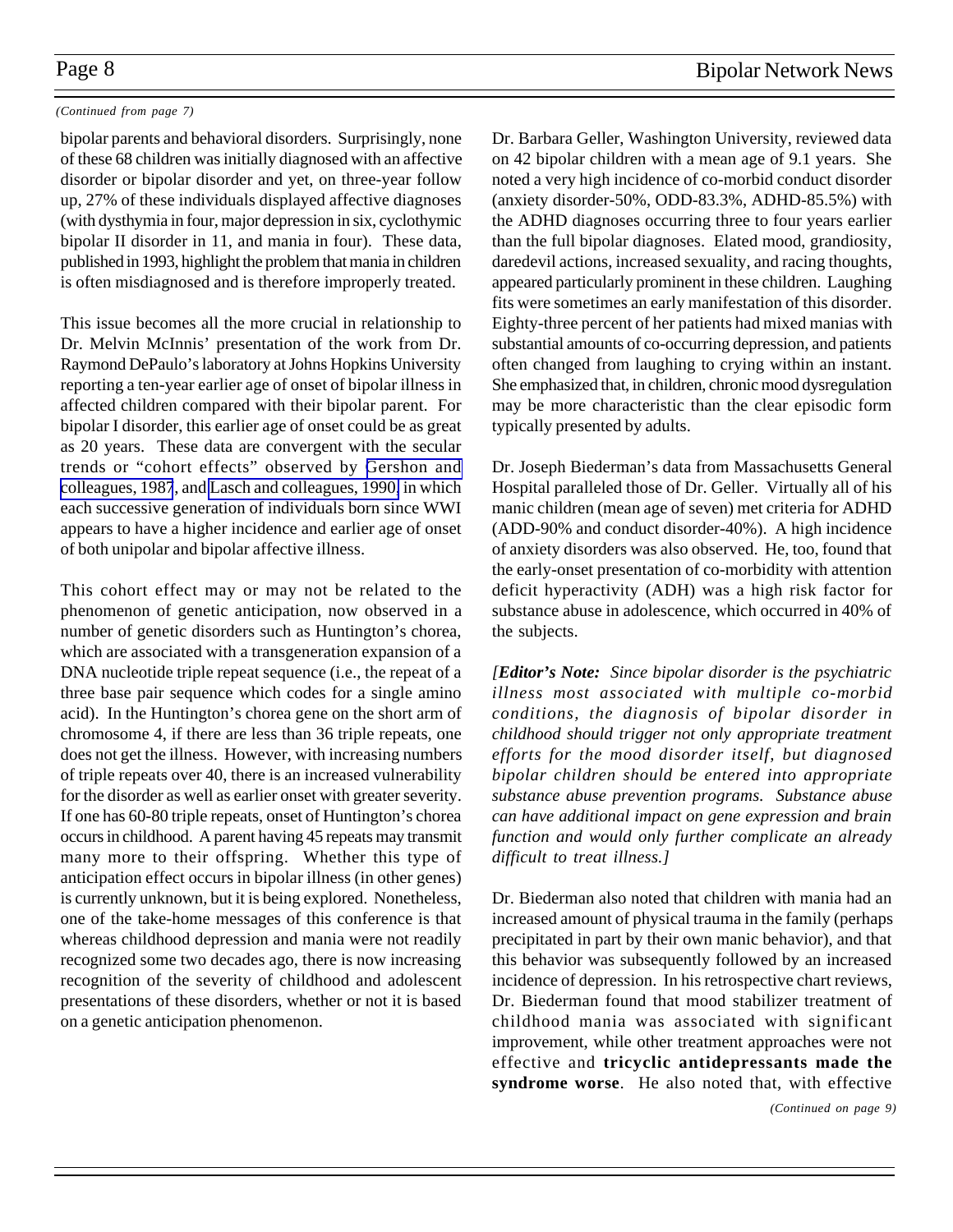### *(Continued from page 8)*

treatment of the manic syndrome, many individuals had residual ADHD which required additional treatment with a stimulant in combination with a mood stabilizer (i.e., lithium, carbamazepine, or valproate).

These data suggest that patients diagnosed with bipolar disorder are likely to be in need of treatment of their bipolar disorder first with a mood stabilizer which will, in many instances, also result in the clearing of the concomitant ADHD-like symptoms. If this does not occur, the symptoms can then be separately treated with additional medication after a mood stabilizer is used.

*[Editor's Note: Since bupropion (Wellbutrin®) has recently been reported to be as effective as methylphenidate (Ritalin®) in ADHD, Dr. Akiskal, Dr. Robert Post, and several others wondered whether it might not be more appropriate to use this agent, which might have the benefit of treating not only the ADHD, but also the potential for treating breakthrough depression of bipolar disorder, especially in families with children at high risk, i.e., where there is a positive family history of bipolar illness.]*

This suggestion remains for direct experimental verification in appropriate controlled clinical trials. Nonetheless, it would appear prudent for families, in which bipolar illness is present on one or both sides, to raise a serious question regarding initial use of the psychomotor stimulants. Much indirect evidence suggests the benefits of a clinical trial of moodstabilizer and other non-psychomotor-stimulant approaches to ADHD prior to the use of psychomotor stimulants. Further caution is warranted in this regard since stimulant abuse is a high risk factor in adolescent bipolar disorder, and alternative modes of treatment that do not place the patient at increased risk for potential use and abuse of stimulants would appear indicated.

Dr. Stan Kutcher of Dalhousie University in Halifax, Canada, presented further evidence on the increased incidence of a positive family history of psychiatric illness in families of individuals with adolescent mania. For example, first-degree relatives of patients with adolescent mania had a 30% incidence of major depressive disorder (versus 5% in the normal controls), 15% bipolar disorder (versus zero in the normal controls), and 34% anxiety disorder (versus 10% in the normal controls). These data are parallel to those of UCLA's Dr. Michael Strober (discussed later) and suggest that childhood and adolescent bipolar illness typically occurs in a background of high genetic loading.

Dr. Kutcher emphasized the excellent premorbid functioning of his patients with adolescent bipolar I illness until the year before onset of their illness. In contrast, those with a bipolar II picture of adolescent mania showed a considerably higher degree of (pre-diagnosis) psychopathology and functional impairment in school in the many years prior to illness onset.

*[Editor's Note: Thus, it would appear that these adolescents with bipolar II illness are similar to patients with childhood onsets described earlier by Dr. Geller, who have much turmoil and major problems with many co-morbid syndromes, many years prior to diagnosis.]*

Dr. Kutcher also reported on a study indicating that children of parents who were lithium non-responders were much more likely to have psychiatric diagnoses and more chronic problems with their illness than those whose parents were lithium responders (Duffey et al., unpublished data). These preliminary observations are consistent with others suggesting that lithium-responsive illness may run within families, and that such a history may help in the choice of treatment in the offspring (a proposition that remains to be directly tested). These data also suggest the possible importance of other mood-stabilizing anticonvulsant agents in the treatment of lithium non-responsive families.

In data very like that of Dr. Kutcher, Dr. Strober of UCLA reported that bipolar illness ran in the families of children and adolescents diagnosed bipolar as a direct proportion to age of onset of the illness of the child. That is, those with adult onset mania had first-degree relatives (parents and siblings) with bipolar illness in only 4% of the family members; with adolescent onset-12%; and those with prepubertal onset had 30% incidence of bipolar illness in first-degree relatives, further supporting the concept of higher genetic vulnerability in the early onset forms of bipolar illness. Dr. Strober distinguished between those with an earlier history of ADHD and a variety of "externalizing" disorders, such as conduct disorder and oppositional defiant disorder. These latter patients had a very slow onset of response to lithium. In the mixed manic presentations, valproate was as effective as lithium in acute treatment of an episode (using historical controls). Valproate appeared to be a better long-term treatment in those with prepubertal, co-morbid, externalizing disorders. *(Continued on page 10)*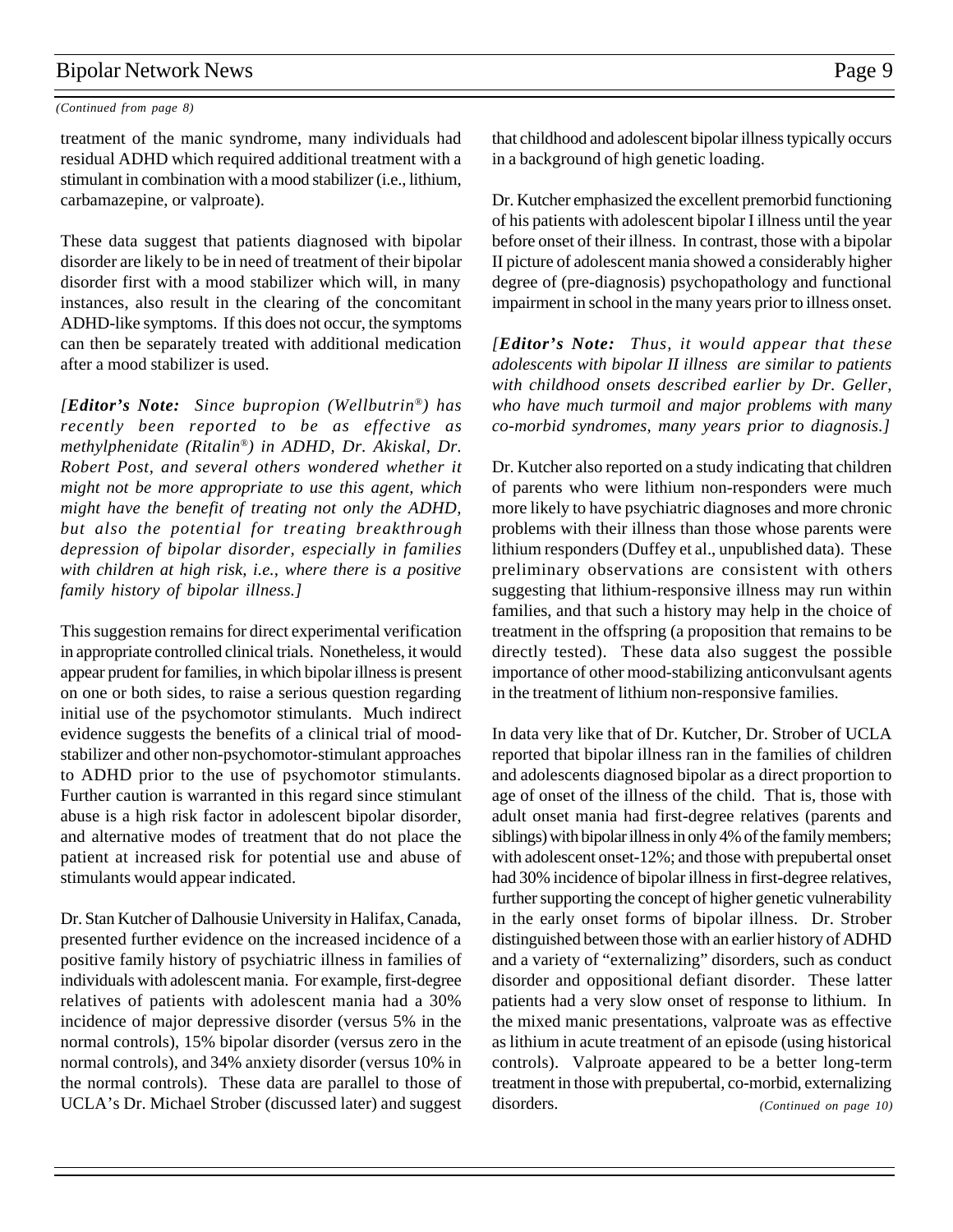### *(Continued from page 9)*

As is clear from the brief overview of the meeting on early onset bipolar illness, there is much uncertainty as to the diagnostic thresholds and implications for treatment and clinical response. Many of these issues will hopefully be remedied by more treatment-oriented and early intervention studies in the near future. It is apparent that NIMH wishes to make this an important part of their clinical and research portfolio, as indicated by the presence of NIMH Director Dr. Steven Hyman at the morning session on the second day of the meeting. However, until this effort is translated into new findings, many parents with seriously disturbed children are at somewhat of a loss as to how to proceed with optimal treatment approaches. Many experts in the field agree that parents of children with bipolar illness are usually ahead of pediatricians and adult psychiatrists not only in recognizing bipolar illness symptoms, but also in asking for early and effective pharmacological intervention.

Until systematic protocols are developed and controlled data garnered, interpreted, and published in the literature, we recommend that families in which both parents have affective illness begin to chart the behavior of their children on the K-LCMTM (or Kiddie life chart), a version of the NIMH-LCMTM, to facilitate early assessment and intervention with appropriate treatments when warranted. Such life-charting would also serve as an excellent template for assessing the efficacy of intervention which needs to proceed on a careful sequential clinical trials basis (using approaches found to be effective in adults) in the absence of other, more predictive, approaches to childhood pharmacotherapeutics.

With such a careful documentation of prior course of illness, one would be able to make a good assessment of the type of impact that lithium, or some of the other mood stabilizer treatments (such as carbamazepine and valproate) are making and the need for other or adjunctive treatment approaches. While there was some disagreement at the meeting about the precise diagnosis and appropriate diagnostic instruments and cut-off thresholds, all agreed that patients with bipolar-like presentation in childhood and adolescence were often severely impacted by their disorder, resulting in marked dysfunction in the usual social and educational roles of the individual children themselves and causing much distress in others in the family, school, and community because of their often extreme (sometimes dangerous) and uncontrolled behaviors.

*[Editor's Note: In light of this consensus, it would appear prudent for parents to consult with physicians who are willing to pursue appropriate systematic attempts at therapeutics with both pharmacologic and focused psychotherapeutic outcomes, rather than believe that childhood and adolescent mania is a rarity, diagnostic mistake, or misnomer and that it will go away by itself. There was general agreement among most participants that an appropriate place to start would be with medications known to be effective in adults with bipolar illness in order to assess their relative efficacy in such childhood and adolescent syndromes, and to then explore other agents that might be uniquely effective in the childhood and adolescent presentations because of either a different illness process, the relative developmental immaturity of the neurotransmitter systems in children, or some combination of the two.*

*In this regard, models from other medical illnesses might be highly revealing. For example, childhood-onset diabetes mellitus usually requires insulin replacement, while the adult onset variety can often be treated with a variety of oral hypoglycemic agents. While none of us presumes that such a dramatic differential approach to the pharmacotherapeutics of the affective illnesses exists in children compared with adults, it is nonetheless possible that some substantial differences will exist and will have to be appropriately uncovered.*

*The central nervous system is dramatically programming and re-programming itself throughout development and this may relate to pharmacological responsiveness. For example, animal studies indicate that the GABA<sub>p</sub> agonist baclofen is a potent anticonvulsant in very young animals, and that this ceases to be the case in adults. Whether there would be similar differential pharmacological responses as a function of age of onset of the affective disorders remains to be more systematically assessed. The preliminary data in the field already suggest that effective antidepressants for adults with depression are not as effective in adolescent-onset depression (when compared to placebo). However, in this instance, it is unclear to what extent this is attributable to the high placebo responsiveness in adolescent depression as opposed to the relative inefficacy of the antidepressants themselves.*

*(Continued on page 11)*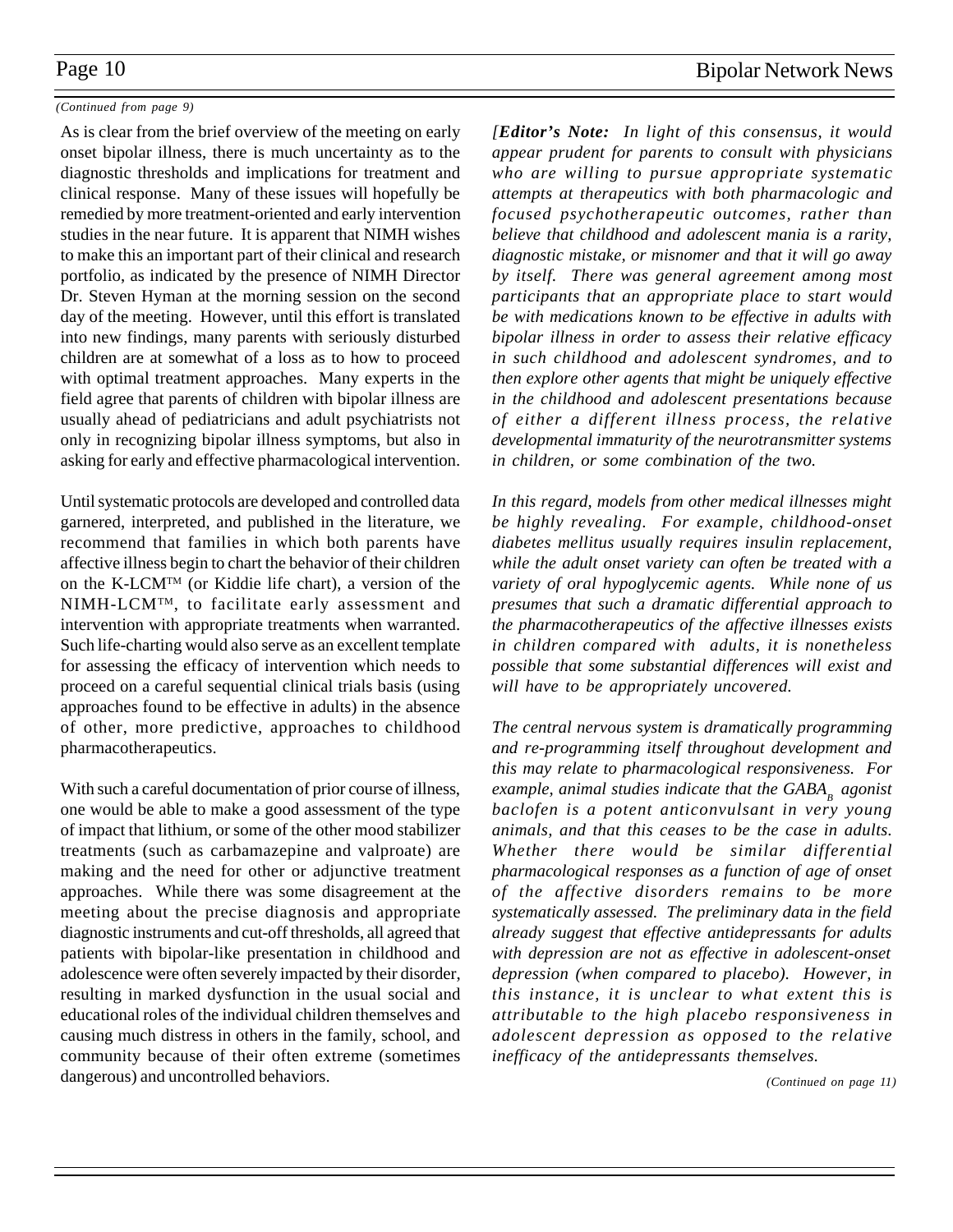### *(Continued from page 10)*

*Concern about stigma and the potential long-term impact of psychotropic drugs has often delayed institution of long-term prophylaxis, even in adult bipolar illness. This latter issue is raised to a new level in children, with added concerns about the potential impact of drug treatment on their development and the developing nervous system. However, this very much needs to be weighed against the potential devastating impact of bipolar illness with its inherent numerous other incapacitating co-morbidities. Many of these children are unable to perform adequately in school or within the community, and family relationships are equally precarious despite best attempts by parents and other professionals interested in their treatment. The cost of illness-related loss of adequate educational and social input in children with unipolar and bipolar presentations must also be factored into the treatment equation. Moreover, the high risk for suicide, and the rapidly growing incidence of completed suicides in children and adolescents also speak to the need for early intervention. In the face of such painful and potentially lethal consequences, it would appear clinically inappropriate not to proceed with the best attempts at clinical and pharmacologic intervention based on data in adults, even in the relative absence of well-informed randomized clinical trials data in children.*

*This approach has been adopted in most other serious medical disorders of childhood such as rheumatoid arthritis, malignancy, and seizure disorders. Particularly in light of the evidence that prior numbers of untreated seizures conveys a relatively poor prognosis in epilepsy, one needs to raise the question of whether similar late treatment interventions in childhood-onset bipolar illness and its multiple variants and concomitants does not also prejudice outcome in a negative direction, even above and beyond the pain and suffering incurred. As in the epilepsies, there is some preliminary evidence in the affective disorders that increasing numbers of episodes prior to treatment may carry a negative prognosis for lithium response or to the time and incidence of rehospitalization for major unipolar and bipolar depression.*

*While one of the arguments against early intervention in the general population is the ambiguity about which patients will have benign and self-correcting clinical courses, more active and aggressive intervention would be prudent in situations where one or both parents have bipolar illness. That is, the family history suggests an*

*added vulnerability factor in addition to the already manifested early behaviors, perhaps compelling the need for early intervention. Such risk factors in adults are already weighed to favor early preventive and primary preventive approaches in other areas of medicine, such as in cardiology for the prevention of heart attacks and increased intensity of screening in breast cancer.*

*We wish to further check directly with parents with bipolar illness and others in the treatment community their feelings about the ethics of early intervention and attempts at primary prevention. When the risks of bipolar illness are high (i.e., when both parents have affective illness and one is bipolar), the risk:benefit ratio for early intervention may weigh more heavily in favor of earlier treatment, even with the presence of symptoms that do not yet meet the arbitrary threshold for a formal diagnosis. Those wishing to fill out a questionnaire on the relative merits of early intervention versus watchful waiting, so that this information will help us in the design and development of new treatment protocols, are asked to write: The Stanley Foundation Bipolar Network, c/o Early Intervention Initiative, 5430 Grosvenor Lane, Suite 200, Bethesda, MD 20814 or call 1-800-518-SFBN requesting the mailing of this Early Intervention Initiative (E.I.I.) questionnaire.*

*Parents who want the best outcomes for their children may be willing to assess the risk:benefit ratio for early intervention differently from academics and physicians who are taught the appropriate and conservative principles for intervening with only FDA-approved agents for a given indication, and then only after a wealth of controlled clinical trial literature has been accumulated. It is equally apparent that even with a dramatic increase in these types of pharmacological intervention studies in adults and some data on treatment of early-onset bipolar illness, many of these issues will have to be decided by parents and their physicians in the relative absence of the desired intensive systematic database.*

*It is to this end that we suggest the potential utility of careful mapping of the longitudinal course of illness by parents of children with severe behavioral problems so that they can participate and, at times, lead in the informed consent process and assessment of risk:benefit ratios of aggressive interventions (at least with agents*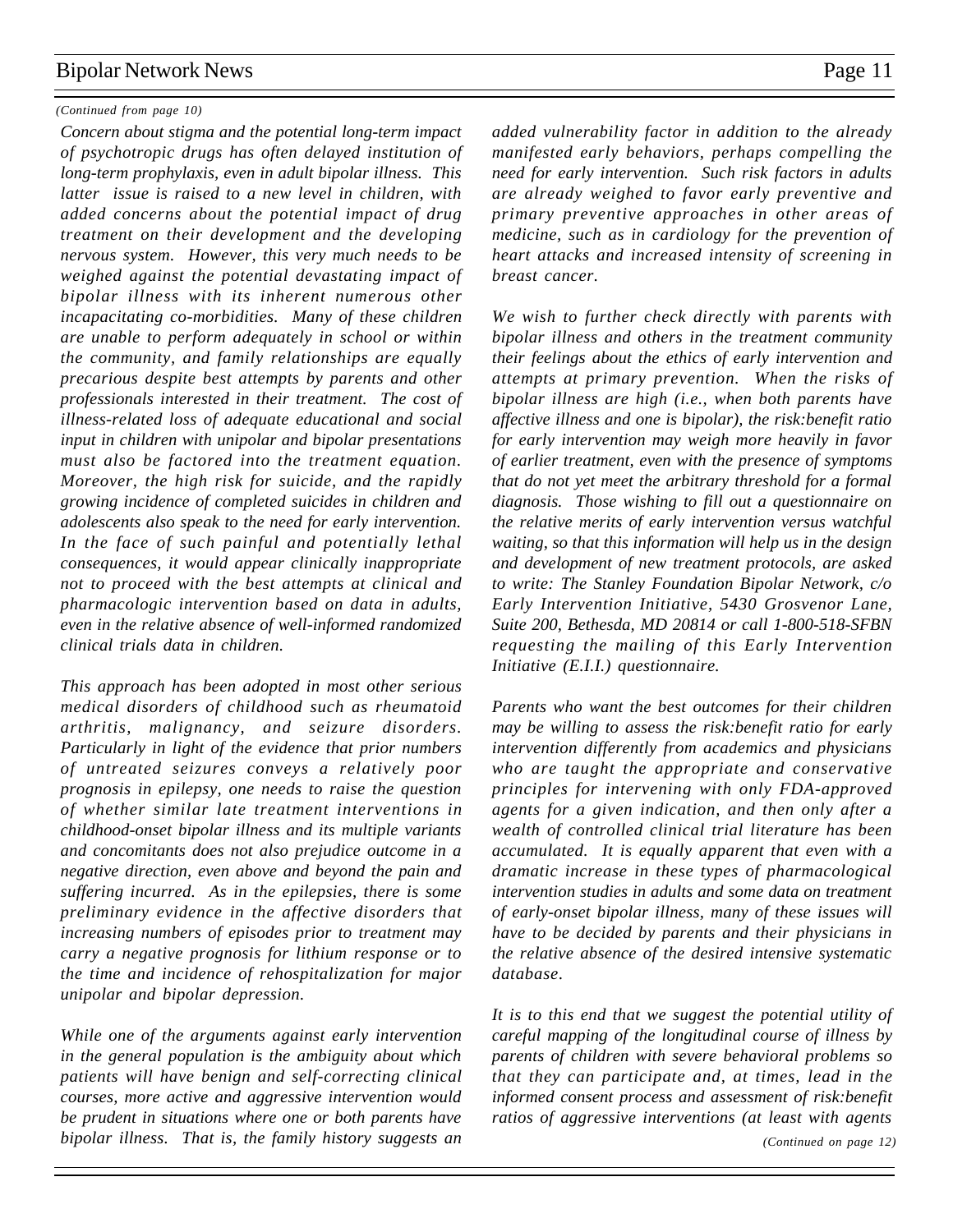### *(Continued from page 11)*

*already proven effective for the adult variety of the illness).*

*It is in this spirit that the NIMH-Stanley Foundation consortium has tried to speed up the process of systematic data acquisition to better inform parents and physicians of the optimal choices, and why we have chosen to air these issues in the BNN, in many instances in advance of the formal, peer-reviewed publication of the material at the conference. Nonetheless, abstracts and presentations are often the material of press releases and public discussion prior to formal publication. We begin these discussions so that parents can be as adequately informed as possible when taking highly individualized treatment decisions to their appropriate treating clinicians and physicians. Given the potential severity of impact of this illness on one's life, it would appear that discussion of such diagnostic and treatment implications and their potential stigma would, in most*

*instances, outweigh the likely harm of not addressing the needs of a seriously ill individual.]* **References**

[1. Geller B and Luby J \(1997\). Child and adolescent](http://www.ncbi.nlm.nih.gov:80/entrez/query.fcgi?cmd=Retrieve&db=PubMed&list_uids=9291717&dopt=Abstract) [bipolar disorder: a review of the past 10 years.](http://www.ncbi.nlm.nih.gov:80/entrez/query.fcgi?cmd=Retrieve&db=PubMed&list_uids=9291717&dopt=Abstract) *J Am [Acad Child Adolesc Psychiatry](http://www.ncbi.nlm.nih.gov:80/entrez/query.fcgi?cmd=Retrieve&db=PubMed&list_uids=9291717&dopt=Abstract)* 36(9):1168-1176.

[2. Strober M, Morrell W, Burroughs J, Lampert C,](http://www.ncbi.nlm.nih.gov:80/entrez/query.fcgi?cmd=Retrieve&db=PubMed&list_uids=2975298&dopt=Abstract) Danforth H, Freeman R (1988). A family study of bipolar [I disorder in adolescence. Early onset of symptoms linked](http://www.ncbi.nlm.nih.gov:80/entrez/query.fcgi?cmd=Retrieve&db=PubMed&list_uids=2975298&dopt=Abstract) to increased familial loading and lithium resistance. *J Affect Disord* [15\(3\):255-268.](http://www.ncbi.nlm.nih.gov:80/entrez/query.fcgi?cmd=Retrieve&db=PubMed&list_uids=2975298&dopt=Abstract)

[3. Strober M, Morrell W, Lampert C, Burroughs J](http://www.ncbi.nlm.nih.gov:80/entrez/query.fcgi?cmd=Retrieve&db=PubMed&list_uids=2107763&dopt=Abstract) (1990). Relapse following discontinuation of lithium [maintenance therapy in adolescents with bipolar I illness:](http://www.ncbi.nlm.nih.gov:80/entrez/query.fcgi?cmd=Retrieve&db=PubMed&list_uids=2107763&dopt=Abstract) [a naturalistic study.](http://www.ncbi.nlm.nih.gov:80/entrez/query.fcgi?cmd=Retrieve&db=PubMed&list_uids=2107763&dopt=Abstract) *Am J Psychiatry* 147(4):457-461.

# **Around the Network**

As noted in previous editions of the *BNN*, the Stanley Foundation Treatment Outcome Bipolar Network consists of five core sites located in Los Angeles (Dr. Lori Altshuler), Dallas (Drs. John Rush and Trisha Suppes), Cincinnati (Drs. Sue McElroy and Paul Keck), Bethesda, MD (Drs. Robert Post, Kirk Denicoff, Mark Frye, and Gabriele Leverich, LCSW), and Utrecht, The Netherlands (Drs. Willem Nolen and Ralph Kupka), and an affiliated site in Minneapolis (Dr. Joseph Westermeyer). The Network administrative and data coordinating site is headed by Stephanie Reardon at the Stanley Headquarters on Grosvenor Lane in Bethesda.

In addition, E. Fuller Torrey and Ted and Vada Stanley of the Stanley Foundation have generously funded seven centers specializing in new directions in bipolar research. These include:

• A center in Stanford (CA), headed by Dr. Terence A. Ketter, that has a special focus on the relationship of brain imaging to treatment response;

• A center in Chicago, headed by Drs. Jan Fawcett and John Zajecka, investigating novel bipolar algorithms and examining the optimal parametrics and acute and long-term efficacy of repeated transcranial magnetic stimulation (rTMS) of the brain in bipolar patients;

• A center at Johns Hopkins in Baltimore (MD), headed by Dr. Raymond DePaulo, focusing on the genetics of bipolar illness, as well as a special initiative on brain imaging in association with Godfrey Pearlson;

• A center in Pittsburgh, under the leadership of Drs. David Kupfer and Ellen Frank, which is developing a large registry of bipolar patients in that locale and proceeding with randomized clinical trials of new potential interventions;

• A center in Boston at McLean Hospital, headed by Drs. Steven M. Mirin and Bruce M. Cohen and associates, focusing on new brain imaging techniques, including traditional functional brain imaging with positron emission tomography (PET) utilizing deoxyglucose and  $O<sup>15</sup>$  water, as well as newer techniques of functional MRI and magnetic resonance spectroscopy;

• A center at the NIMH in Bethesda, which focuses on development of new treatment modalities with the anticonvulsant mood stabilizers and rTMS, as well as being the home base for the six-site bipolar Network; and

• A center at Case-Western Reserve University headed by Joseph Calabrese, M.D. and Robert Findling, M.D., focusing on childhood and adolescent onset of bipolar illness and the development of early treatment interventions. *(Editor's Note: In keeping with the overall (Continued on page 13)*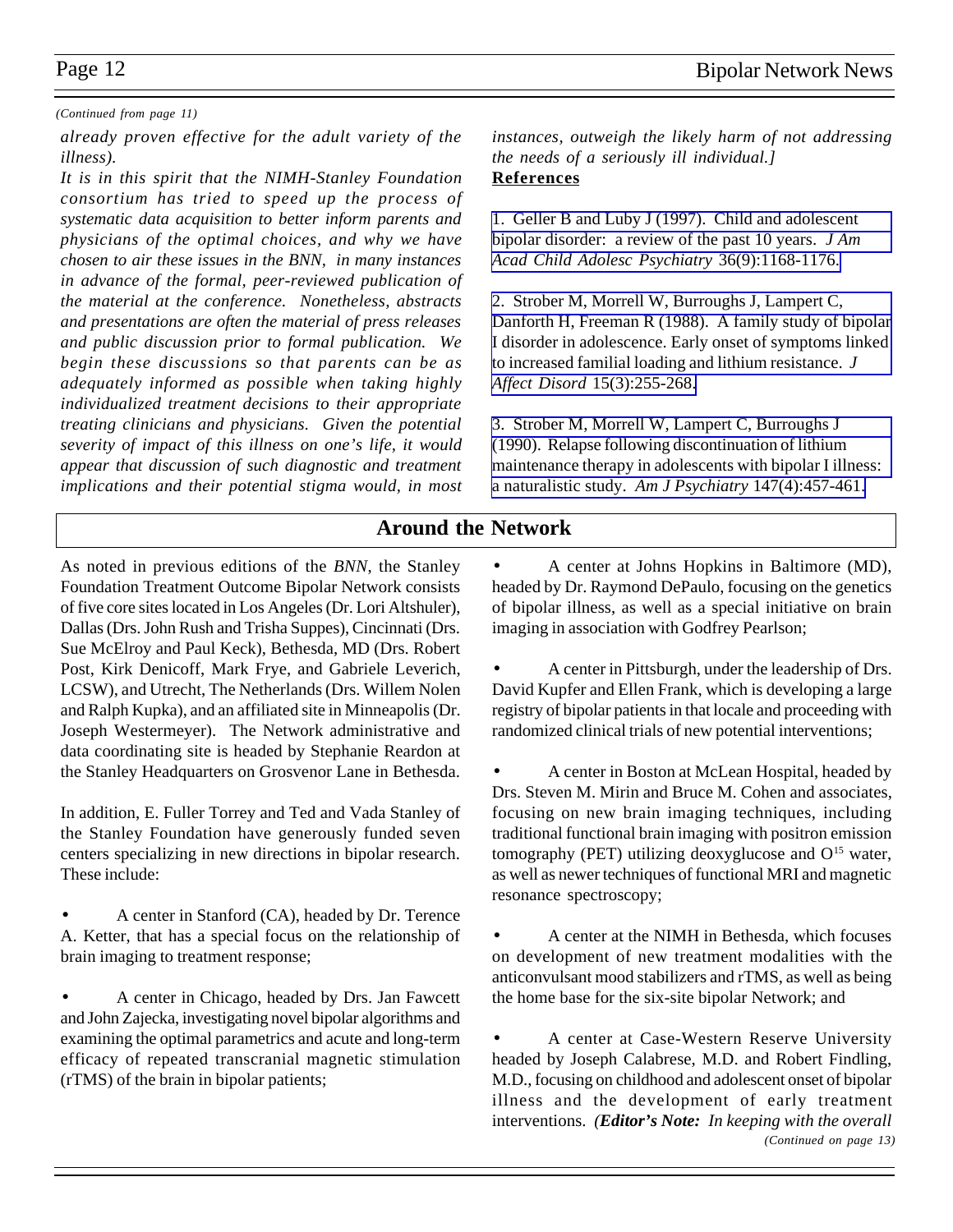*theme of this issue of the BNN on childhood and adolescent presentations of bipolar illness, we highlight this group in the current issue and then will review the other centers in subsequent volumes)*.

### **Case-Western Reserve University Center: Drs. Joseph Calabrese and Robert Findling**

Joseph R. Calabrese graduated summa cum laude with a Bachelors of Science from Xavier University, was trained in medicine at Ohio State University School of Medicine, and graduated from a psychiatry residency at the Cleveland Clinic Foundation. He then took a clinical fellowship at the NIMH before taking up his current position as Director, Mood Disorders Program at Case-Western Reserve



University. In this role Dr. Calabrese has conducted pioneering studies in rapid cycling bipolar illness, not only helping to delineate valproate's acute and long-term efficacy in this difficult patient population, but also describing some of the characteristics of the illness associated with good clinical responsivity. He was awarded the Young Investigators Research Prize of the NDMDA in 1991 for this work.

In a parallel fashion, Dr. Calabrese has now conducted the first major open study of the new anticonvulsant lamotrigine (Lamictal®) in treatment-refractory bipolar patients. His careful clinical observations and systematic ratings have helped document impressive early findings with this drug in both manic and depressive phases of the illness and have propelled the field to an extensive series of controlled investigations that will hopefully lead to the drug's receiving approval for use in bipolar illness. Dr. Calabrese, with his considerable energy and expertise, will be working with Dr. Findling to perform some of the breakthrough studies on child and adolescent bipolar illness and establish early intervention with randomized trials of valproate compared with placebo.

Robert Lawrence Findling received his Bachelors of Arts from Johns Hopkins University and his M.D. from the Medical College of Virginia. He then took his residency at

Mt. Sinai Hospital in New York where he completed the Triple Board Joint Training Program (in pediatrics, psychiatry, and child psychiatry). He has been at Case-Western Reserve University as Assistant professor of Psychiatry, Pediatrics, and Adolescent Health for the past five years. Both Drs. Findling and Calabrese early on recognized the importance of identification and aggressive intervention in the early presentations of bipolar illness. This



**Robert L. Findling, M.D.**

was particularly apparent in many of the children of parents studied and treated in Dr. Calabrese's inpatient and outpatient studies.

Together they began treating early onset bipolar illness with pharmacological and psychotherapeutic interventions, recognizing the seriousness of this illness and the need to treat it in a fashion parallel to other serious medical illnesses of childhood, including diabetes, epilepsy, arthritis, and a variety of malignancies. The wealth of clinical experience they bring to this task will now be invaluable in designing and conducting systematic clinical trials to better document the relative efficacies of different treatment interventions in the childhood presentations of the illness.

These investigators have already used the adult life chart method (NIMH-LCMTM) to map the onset and course of early presentations of the illness. This systematic longitudinal approach should ultimately provide an invaluable database for better diagnosis and intervention in the illness. The Stanley Foundation family and the larger group of patients and their families suffering from bipolar illness are indeed fortunate to have two such dedicated and creative investigators taking the lead in this important area of clinical work and research at the Stanley center at Case-Western Reserve University.

### **Patient Recruitment for NIMH Studies**

NIMH is seeking unipolar and bipolar depressed patients who need inpatient hospitalization and would like to participate in a study comparing the efficacy of gabapentin (Neurontin®) vs. lamotrigine (Lamictal®) vs. placebo. NIMH is also recruiting depressed patients for an inpatient or outpatient study comparing the efficacy of different frequencies of repeated transcranial magnetic stimulation (rTMS). Please call (301) 496-6827 or write to: NIMH/BPB, Bldg. 10, Room 3N212, 10 Center Drive MSC 1272, Bethesda, MD 20892-1272 for information on this or any other study.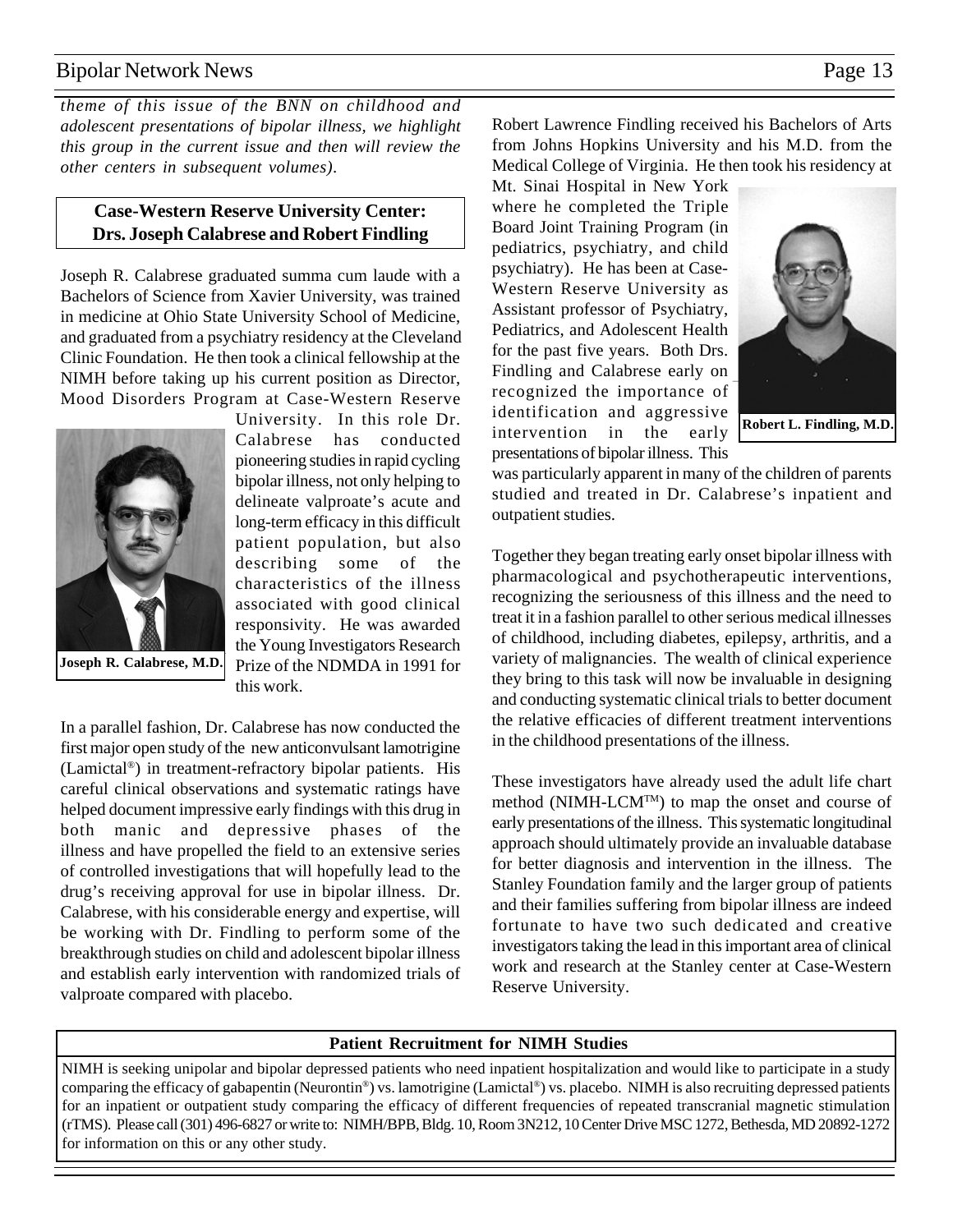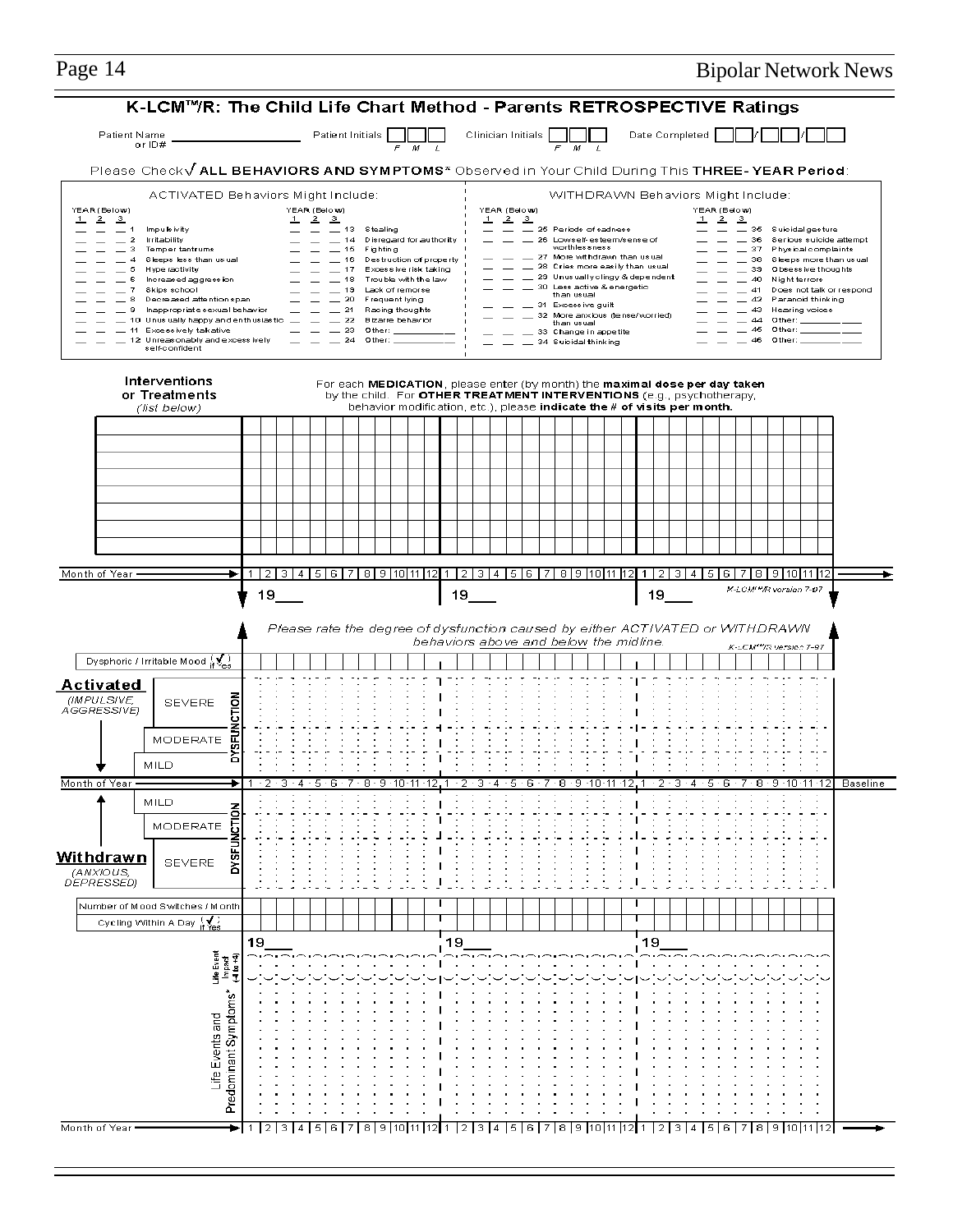